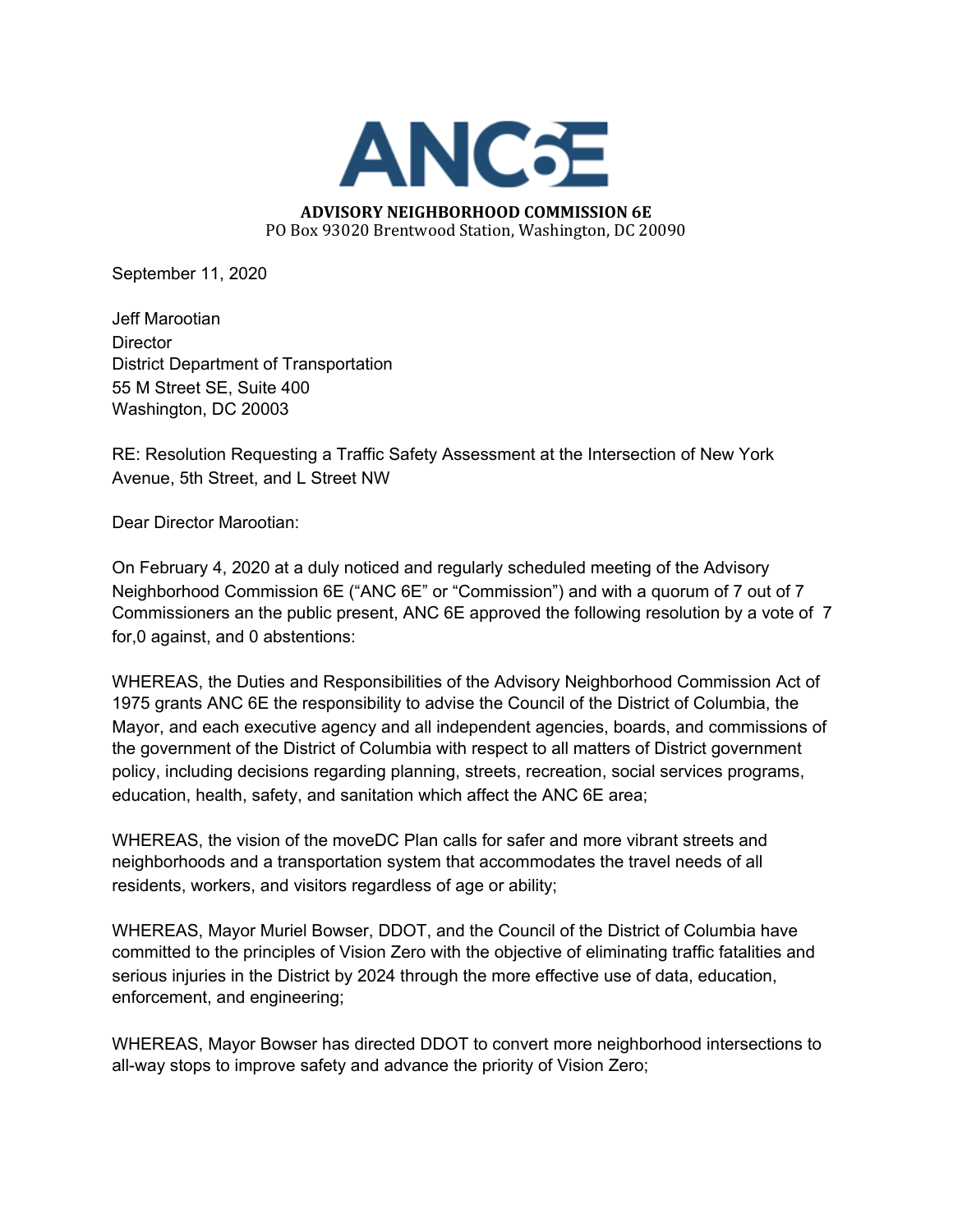WHEREAS, the intersection of New York Avenue, 5th Street, and L Street NW ("the intersection") is within the jurisdictional boundary of ANC 6E and in Single Member Districts 6E04 and 6E05;

WHEREAS, the intersection of New York Avenue, 5th Street, and L Street NW is directly adjacent to the Safeway supermarket at 490 L Street NW attracts significant pedestrian traffic from the surrounding community;

WHEREAS, DDOT identified the intersection of New York Avenue and 5th Street NW as a high crash intersection for bicycles in  $2018$ ;<sup>1</sup>

WHEREAS, the intersection of New York Avenue, 5th Street, and L Street NW functions as a complex of three, tightly-spaced, light-controlled intersections at 5th Street and L Street (south leg), 5th Street and New York Avenue, and 5th Street and L Street (north leg),



*Figure 1: Map of the Intersection of 5th Street, L Street, and New York Avenue*

WHEREAS, vehicles turning left from New York Avenue EB onto 5th St NB frequently ignore or overlook the traffic light controlling the intersection of 5th Street and L Street (north leg) and cross the intersection against the red light and in the path of vehicles traveling WB on L Street (north leg) that have the green light. This maneuver results in frequent crashes or near misses at this intersection;

<sup>1</sup> https://wtop.com/dc/2019/02/the-most-dangerous-d-c-intersections-of-2018/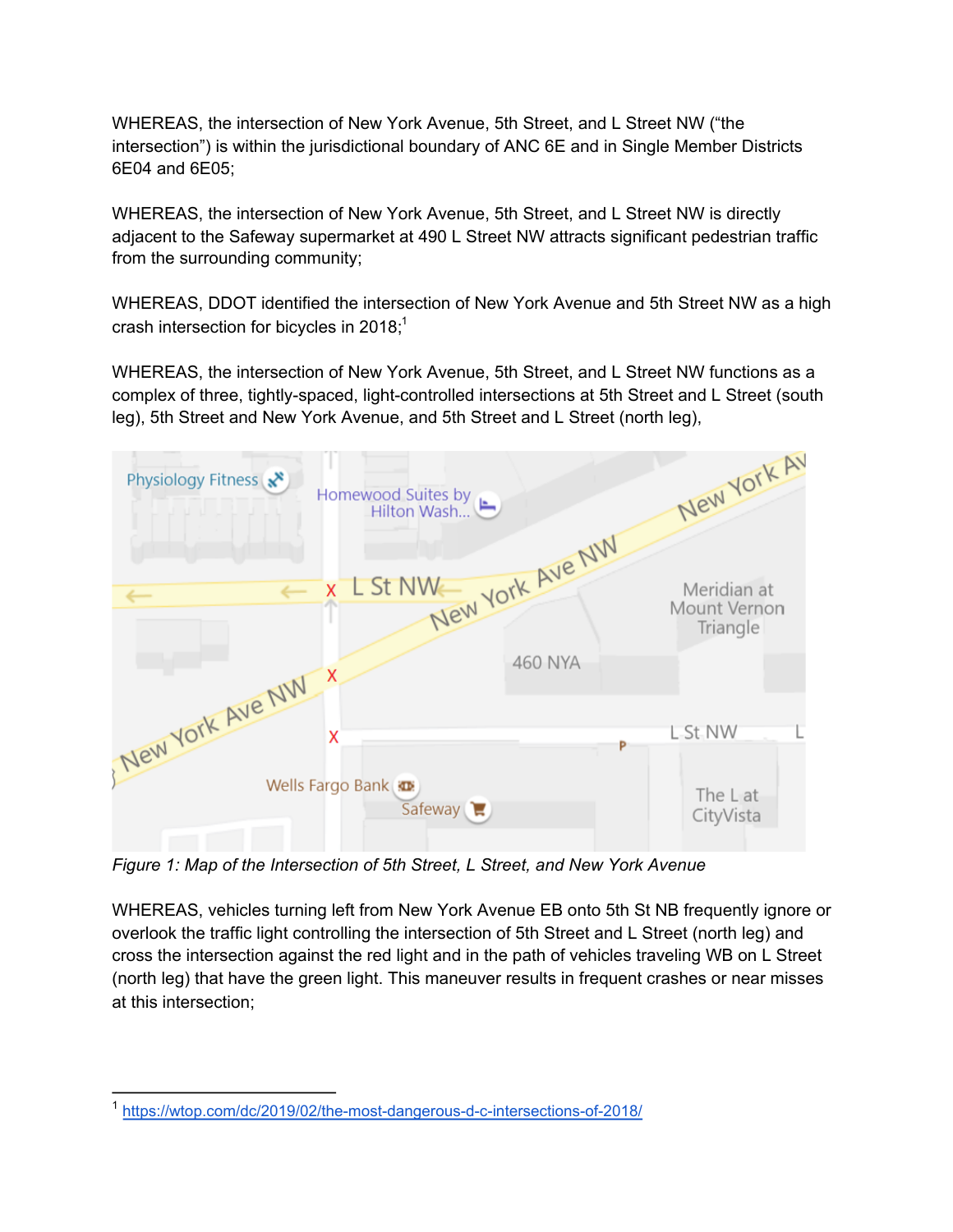WHEREAS, several factors likely contribute to the high crash frequency at this intersection, including the short distance on 5th Street between New York Avenue and L Street, the positioning of the light controlling traffic on 5th Street NB, and the lack of a stop bar on 5th Street NB at the intersection of L Street;

WHEREAS, the short distance on 5th Street between New York Avenue and L Street allows space for only one vehicle to stop at the red light and any subsequent vehicles must either pull alongside the first vehicle or block traffic on New York Avenue, which creates unsafe conditions;

WHEREAS, the pedestrian walk signal cycle is too short to cross from the northeast corner of 5th Street and L Street, across New York Avenue to the southeast corner of 5th Street and L Street (by the Safeway) in a single signal cycle. As a result, pedestrians crossing New York Avenue to the Safeway must stop and wait at least two signals before completing their crossing;

WHEREAS, vehicles travelling westbound on L Street (south leg) wishing to continue westbound on New York Avenue must first make a right turn on 5th Street and then make an immediate left turn on New York Avenue. This S-shaped turning maneuver confuses drivers, which leads to gridlock and potential crashes;

WHEREAS, ANC 6E Transportation Advisory Committee Chair, Alex Lopez, has submitted a Transportation Safety Assessment Questionnaire to DDOT related to this resolution.

THEREFORE, BE IT RESOLVED that ANC 6E requests that DDOT conduct a traffic safety assessment for the intersection of New York Avenue, 5th Street, and L Street NW;

BE IT FURTHER RESOLVED that ANC 6E request that DDOT implement immediate traffic safety measures to resolve the issue of vehicles turning left from New York Avenue eastbound onto 5th Street northbound and ignoring the traffic light at L Street and that the following measures by considered:

- Paint a vehicle stop line on 5th Street northbound at the intersection with L Street NW,
- Install a "Stop Here on Red" sign,
- Adjust the positioning of the traffic light controlling 5th Street northbound to improve visibility,
- Signal timing, including a dedicated left-turn phase from New York Avenue eastbound to 5th Street northbound;
- Study the viability of closing the slip lane from New York Avenue westbound to L Street westbound;

BE IT FURTHER RESOLVED, that ANC 6E requests that DDOT adjust the pedestrian signal timing so that pedestrians have sufficient time to cross from New York Avenue at 5th Street on a single signal cycle;